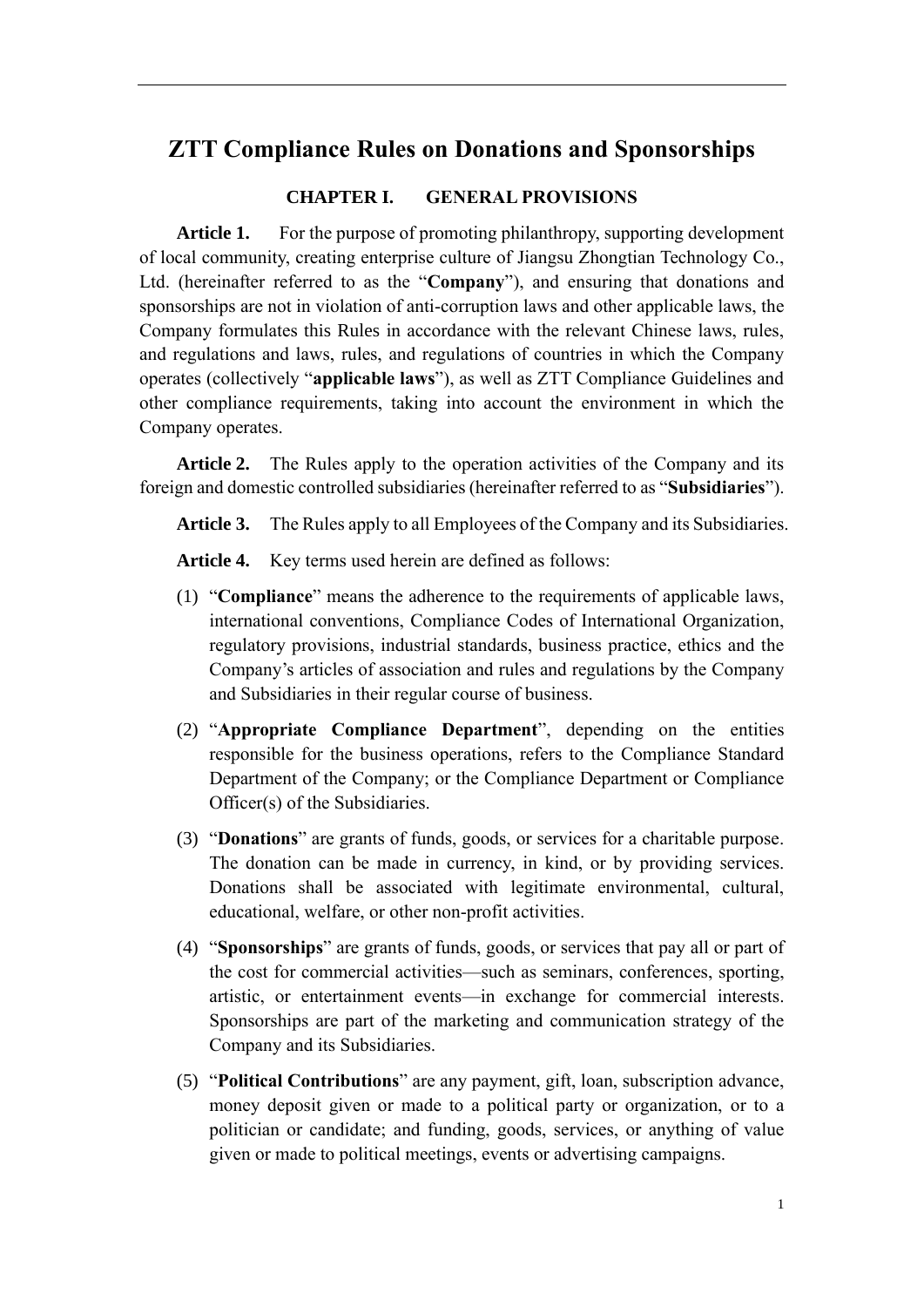- (6) "**Political Organizations**" include political parties, political campaigns, politicians, political candidates, or any of their affiliated organizations, like for instance "think tanks" or charitable or non-governmental organizations managed by politicians or associated with a political party.
- (7) "**Government Organizations**" include but not limited to state or local government departments, or the enterprises (e.g. state-owned resources companies or developers) that are owned or controlled by the State.
- (8) A "**Public Official"** should be broadly interpreted and shall include at least the following:
	- i. Officials, employees, representatives of governments, and any other person authorized to act under official right;
	- ii. Officials, employees, or representatives of public international organizations;
	- iii. Officials, employees, or representatives of political organizations, or members of royal families, who exercise public authority; and
	- iv. Officials and employees of public enterprises, which are enterprises over which a government or governments exercise, directly or indirectly, a controlling or dominant influence.
- (9) "**International Organizations**" include but not limited to the United Nations, International Monetary Fund (IMF), Organization for Economic Cooperation and Development (OECD); Multilateral Development Banks ("MDBs") such as the African Development Bank and the World Bank, and the World Trade Organization (WTO).
- (10)"**Private Business Associate**" means a private, commercial business associate such as a current or potential customer, supplier, contractor, or vendor.

### **CHAPTER II. POLITICAL CONTRIBUTIONS PROHIBITED**

**Article 5.** Political Contributions are subject to national laws which vary from country to country. Even when legally permitted in a country, such contributions can be a source of corruption or otherwise perceived as a questionable practice. All Political Contributions on behalf of the Company or Subsidiaries, whether in financial or physical forms and whether made to political organizations, parties, or individual politicians, are entirely prohibited.

**Article 6.** Individual shall only participate in local political processes in his/her name, on his/her own time, at his/her own expense, and consistent with applicable laws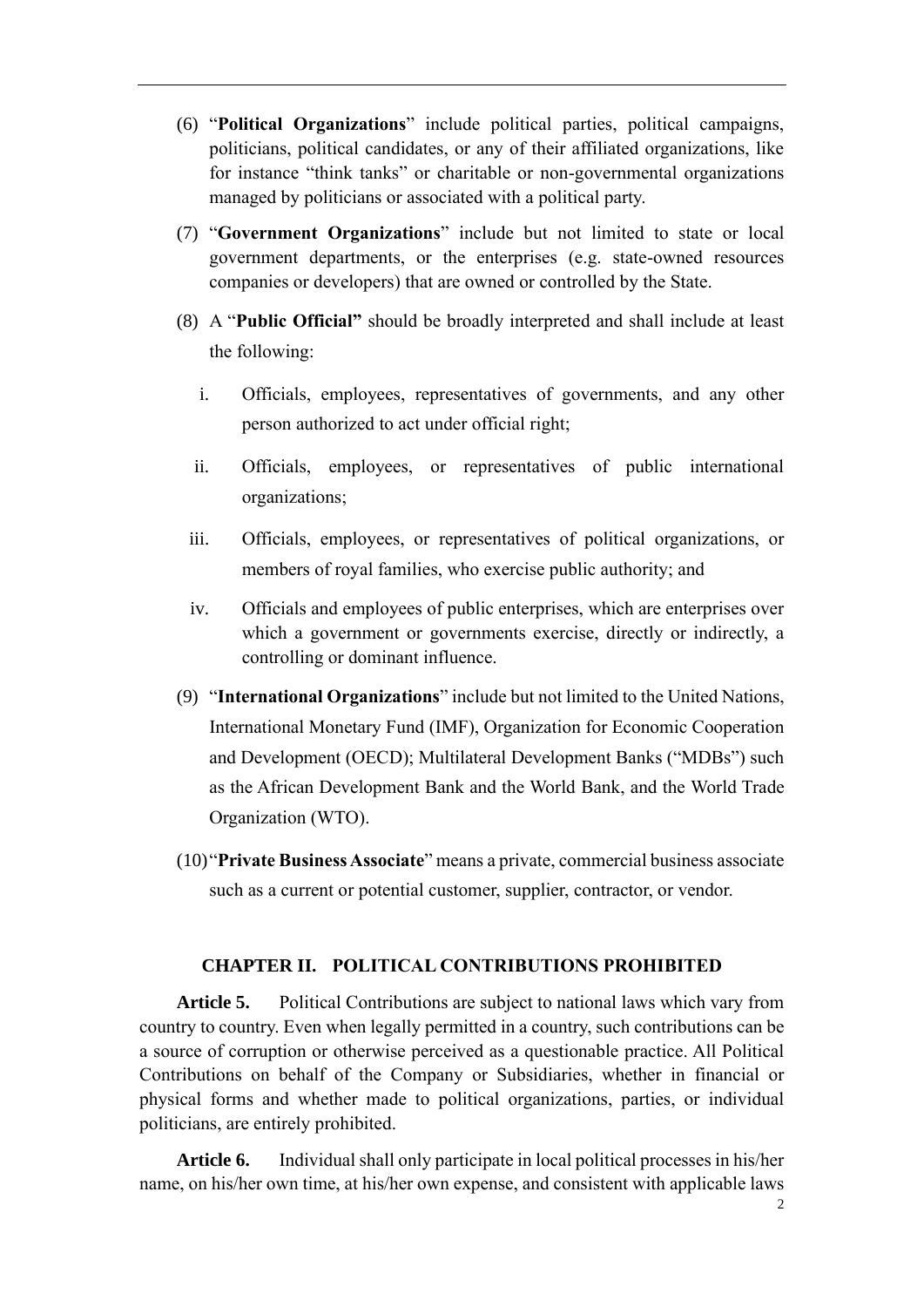and regulations, and cannot in any way reference the Company or Subsidiaries or his/her employment with the Company or Subsidiaries.

### **CHAPTER III. DONATIONS AND SPONSORSHIPS REVIEW PROCESS**

**Article 7.** Donations and Sponsorships made on behalf of the Company or Subsidiaries, must be reported to and pre-approved by the Appropriate Compliance Department using the attached Donations and Sponsorships Compliance Pre-Approval Form (see Annex 1 & Annex 2).

**Article 8.** Any Donation or Sponsorship shall conform to the following principles: (a) clearly and unequivocally reflect and promote the Company or Subsidiaries' ethical and social commitments; (b) demonstrate the Company or Subsidiaries' commitment to the community. Whenever possible, Donations must be made "in-kind," i.e., in the form of goods or services. The reasons why an in-kind Donation is not possible must be provided in the Pre-Approval Form whenever a cash Donation is made.

**Article 9.** Recipients should be: (a) not-for-profit institutions; (b) for-profit organizations which are legally established and that are not Political Organizations. Donations or Sponsorships proposed by a Public Official must be reviewed with caution and must never be given, directly or indirectly, to an individual Public Official who is able to influence the awarding of business to the Company or Subsidiaries and without the express prior written approval of the superior Appropriate Compliance Department.

**Article 10.** The Appropriate Compliance Department shall review in advance of any offer or promise of Donation or Sponsorship, information about the proposed recipient, its legitimacy, and purpose (including government affiliations), as well as details regarding the use of the funds and the impetus for the Donation or Sponsorship.

## **CHAPTER IV. EMPLOYEES' PRIVATE DONATIONS AND SPONSORSHIPS**

**Article 11.** The Rules do not prohibit Employees to make Donations or Sponsorships in their private capacity with their own funds. All Employees should note, however, that they or the Company or its Subsidiaries could be held liable under applicable anti-corruption laws or other applicable laws, and Employees could be subject to discipline from the Company or Subsidiaries, if these Donations or Contributions are made with a corrupt or improper intent to obtain or retain business or to secure an improper benefit or advantage.

**Article 12.** Employees are not required to complete the Donations and Sponsorships Compliance Pre-Approval Form for such private Donations or Sponsorships, but before making the Donation or Sponsorship should consider the following questions: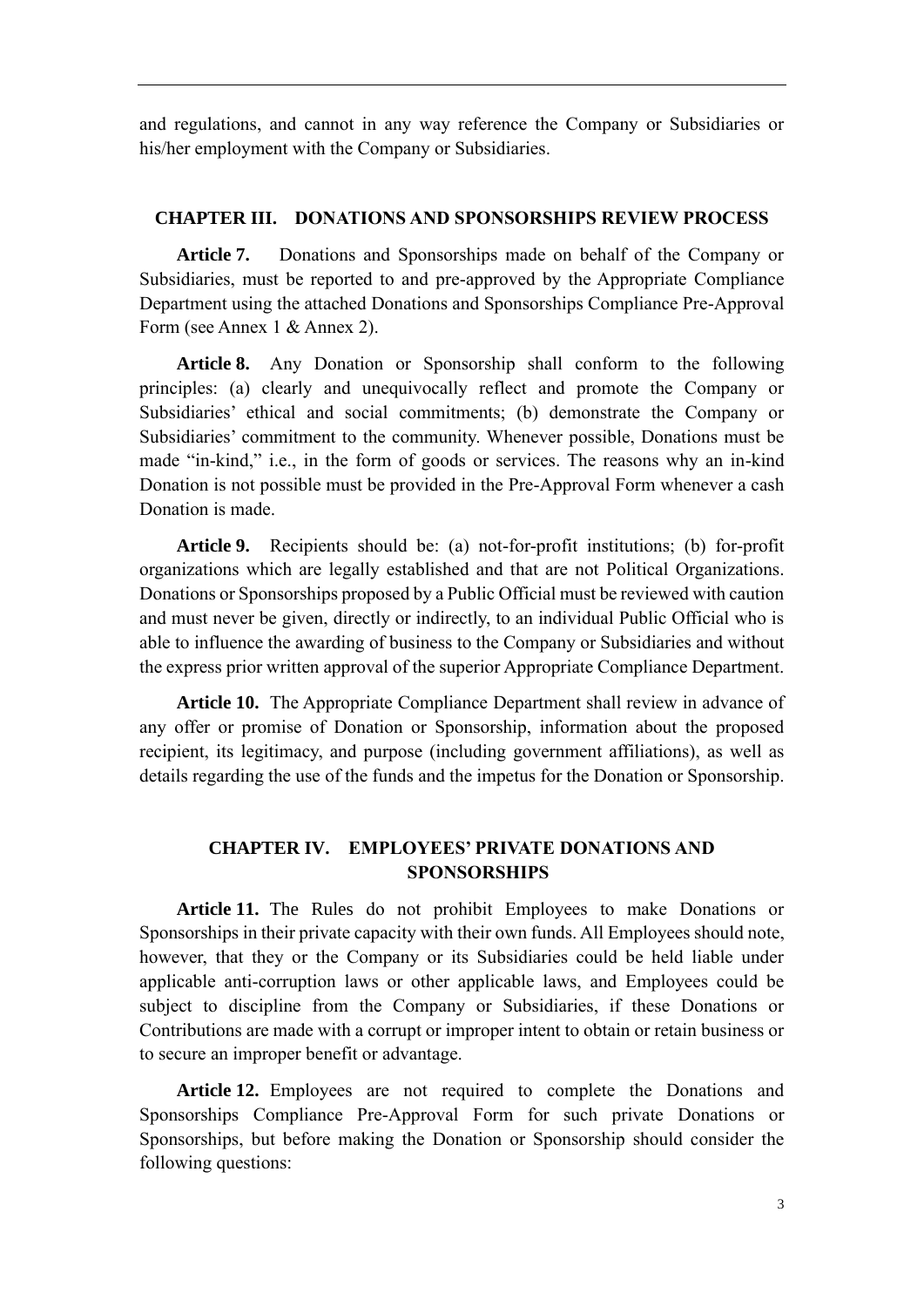- 1. Is the Donation or Sponsorship made under the request or suggest of a Public Official or Private Business Associate?
- 2. Is the Donation or Sponsorship made to an entity or individual affiliated with a Public Official, Government Organization, or Private Business Associate with whom the Company or Subsidiaries conducts business?
- 3. Is the Donation or Sponsorship in effect a Political Contribution, in whole or in part?
- 4. Will the Donation or Sponsorship influence the Company or Subsidiaries' ability to obtain or maintain business with a Public Official, Government Organization, or Private Business Associate?

If the answer to any of these questions is "Yes," then the Employee should seek guidance and suggestion from the Appropriate Compliance Department before making the Donation or Sponsorship.

# **CHAPTER V. COMPLIANCE VERIFICATION, RECORDS AND DOCUMENTATION MANAGEMENT**

**Article 13.** Sufficient supporting documents must be retained for all Donations and Sponsorships. These documents must be accurately recorded in the appropriate accounting and financial records. It is forbidden to create any false, misleading, or fraudulent records, including (but not limited to) for the purpose of concealing the purpose or nature of the Donation or Sponsorship.

**Article 14.** The Appropriate Compliance Department must take reasonable steps to independently verify that the requested Donation or Sponsorship did, in fact, occur.

**Article 15.** Employees are prohibited from making or causing to be made false, misleading, incomplete, inaccurate, or artificial entries in the Company's or Subsidiaries' books and records.

**Article 16.** Employees must retain copies of all Forms and documents they create and submit, in accordance with the Company's or Subsidiaries' document management policies.

#### **CHAPTER VI. DISCIPLINE**

**Article 17.** Failure to comply with the Rules will be grounds for disciplinary action, up to and including termination of employment, consistent with the relevant Company's or Subsidiaries' rules and any applicable laws.

**Article 18.** Employees violating anti-corruption laws or other applicable laws risk prosecution by relevant investigating authorities which may result in a personal fine and/or imprisonment.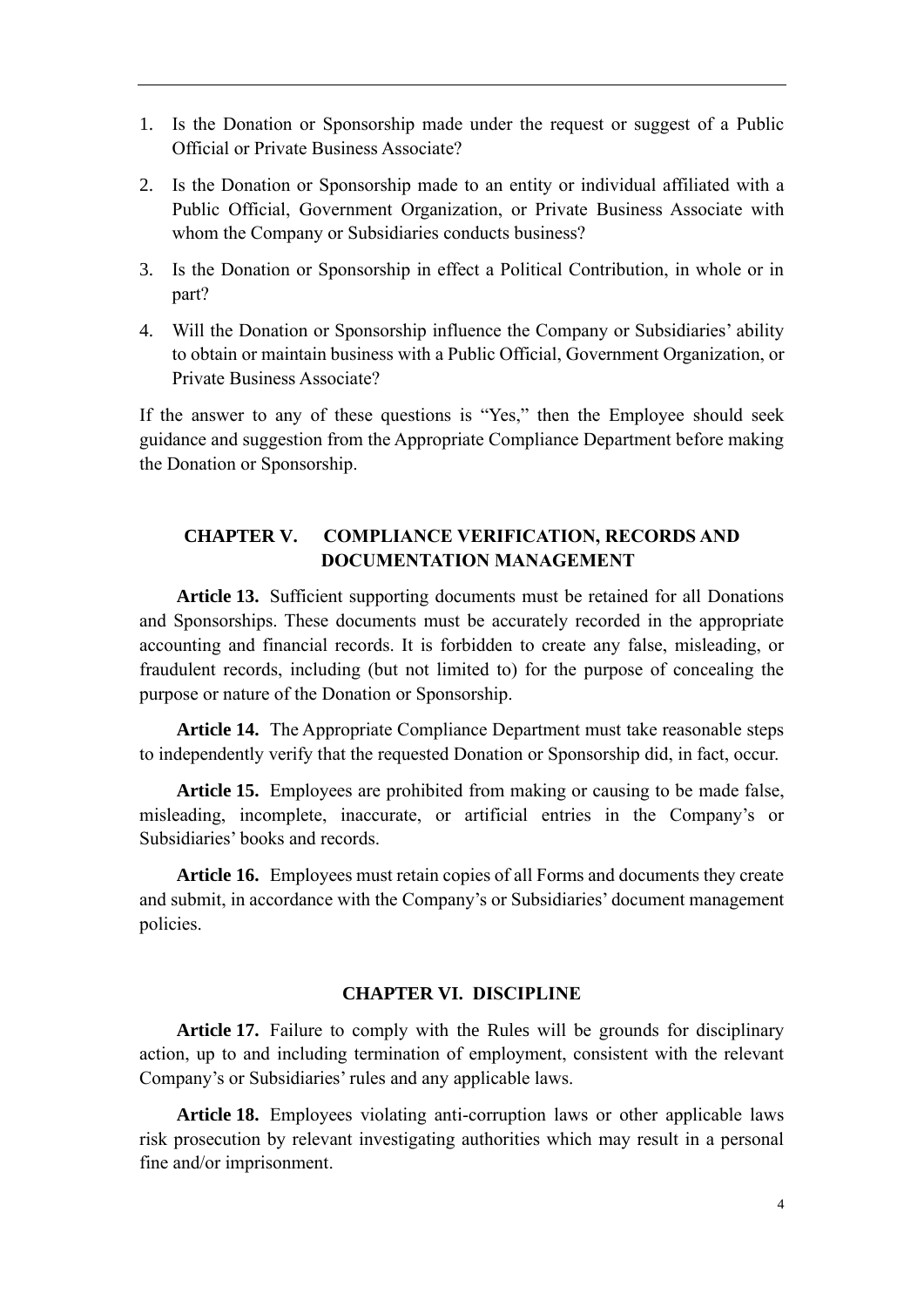#### **CHAPTER VII.SUPPLEMENTARY PROVISIONS**

**Article 19.** Any questions concerning the rules should be addressed to the Appropriate Compliance Department.

**Article 20.** The Compliance Standard Department, on behalf of the Company, exercises the supervision on the implementation of this Rules in its departments, and it has the ultimate right to instruct and interpret the implementation of this Rules.

Annex 1: Donations and Sponsorships Compliance Pre-Approval Form

Annex 2: Donations and Sponsorships Compliance Pre-Approval Chart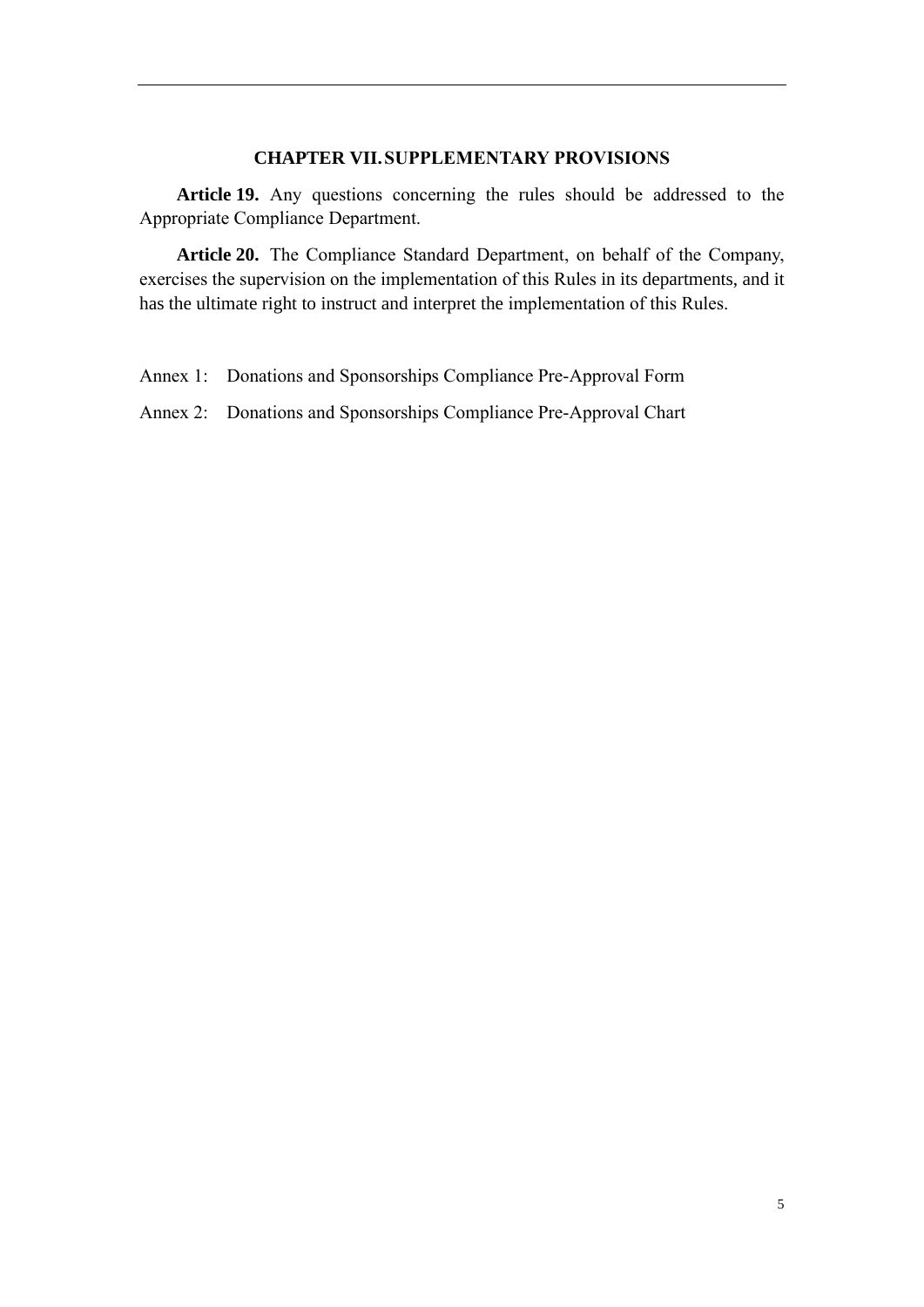### **ANNEX 1: Donations and Sponsorships Compliance Pre-Approval Form**

## **DONATIONS AND SPONSORSHIPS COMPLIANCE PRE-APPROVAL FORM**

Use this form to obtain prior approval for any donations or sponsorships.

| THE DONATION OR SPONSORSHIP                                                      |                                                                                                                                |  |  |  |
|----------------------------------------------------------------------------------|--------------------------------------------------------------------------------------------------------------------------------|--|--|--|
| Description (including the date when the donation or sponsorship is to be made): |                                                                                                                                |  |  |  |
| Cost:<br>Converted in to RMB:                                                    |                                                                                                                                |  |  |  |
| was not possible:                                                                | If the donation or sponsorship is to be made in cash or cash equivalent, please explain why an in-kind donation or sponsorship |  |  |  |
| How and from whom did we learn of the donation or sponsorship opportunity?       |                                                                                                                                |  |  |  |
| Purpose / reasons of the donation or sponsorship:                                |                                                                                                                                |  |  |  |
|                                                                                  | Recipient of the Donation or Sponsorship                                                                                       |  |  |  |
| Name, Telephone and E-mail Address:                                              |                                                                                                                                |  |  |  |
| <b>Title or Position:</b>                                                        |                                                                                                                                |  |  |  |
| Employer:                                                                        |                                                                                                                                |  |  |  |
| application form submitted for approval, please explain here.                    | If it has been approved in advance, but the final recipient is inconsistent with the recipient filled in the                   |  |  |  |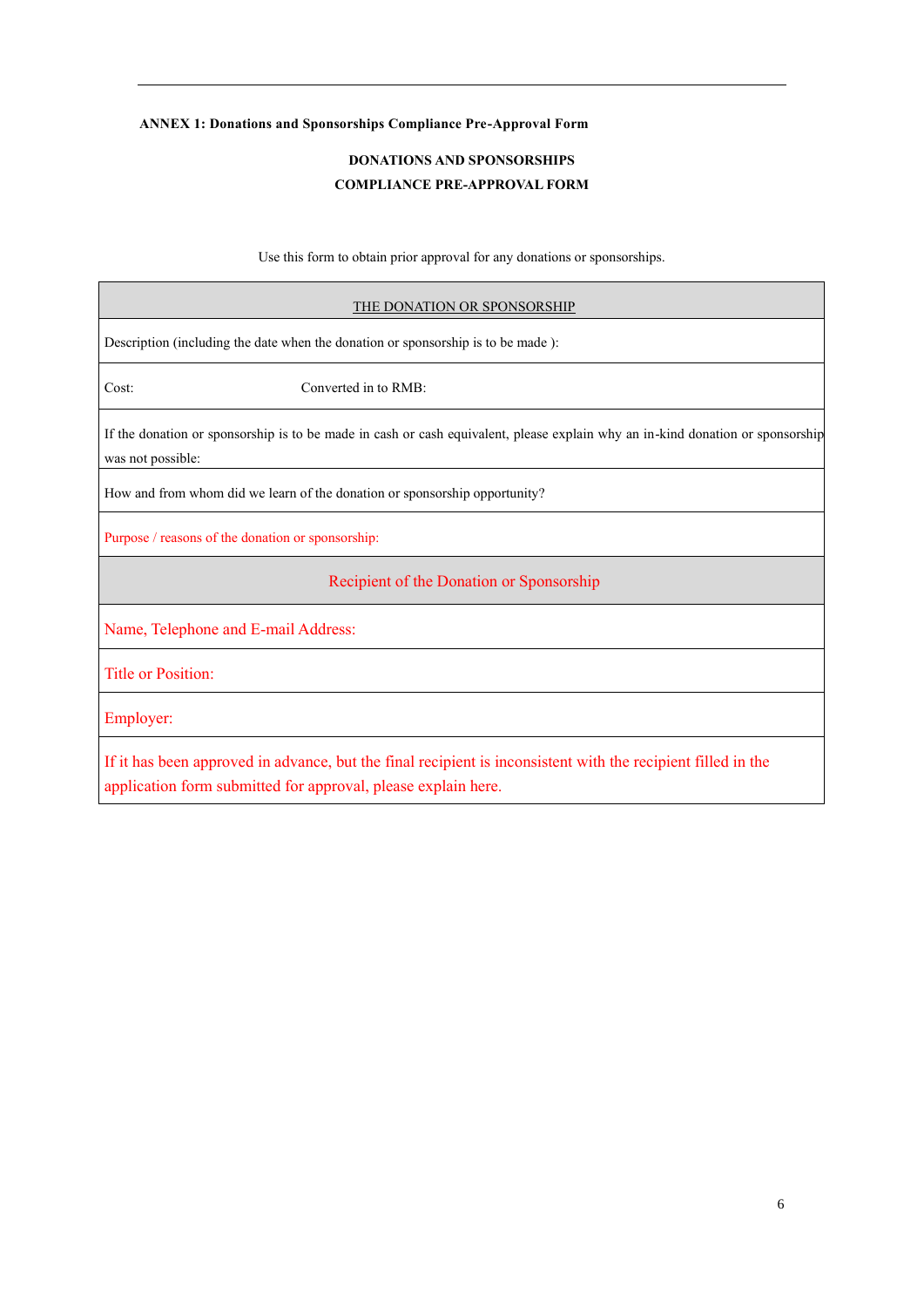#### OTHER KEY DETAILS

| Is the recipient of the donation or sponsorship owned by, controlled by, or affiliated with a Public Official?                                          | Yes / No |
|---------------------------------------------------------------------------------------------------------------------------------------------------------|----------|
| Is the recipient of the donation or sponsorship owned by, controlled by, or affiliated with a relative, friend, or associate of a Public<br>Official?   | Yes / No |
| Is the recipient of the donation or sponsorship owned by, controlled by, or affiliated with a Political Organization? Yes / No                          |          |
| Is the recipient of the donation or sponsorship a non-profit organization or a non-political organization established by law for<br>Yes / No<br>profit? |          |
| Is the purpose and usage of this donation legal?                                                                                                        | Yes / No |
| Is the recipient's employer in business dealings with the Company or its Subsidiaries (such as contracts, applications, bids,<br>approvals, etc.)?      | Yes / No |
| Has such donation sponsorship been provided to the same object in the past 12 months?                                                                   | Yes / No |
| If Yes, please provide full details (use a second page if necessary):                                                                                   |          |
|                                                                                                                                                         |          |

*(Please refer to ZTT Compliance Rules on Donations and Sponsorship for above information. If you do not know, you must consult with the Appropriate Compliance Department (as defined in the same Rules).)*

| YOUR DETAILS                       |                |                         |  |                |  |  |
|------------------------------------|----------------|-------------------------|--|----------------|--|--|
| Signature:                         | Name:          |                         |  | Date:          |  |  |
| Telephone Number:                  | Email Address: |                         |  |                |  |  |
| Business Unit:                     | Location:      |                         |  |                |  |  |
| APPROVAL DETAILS                   |                |                         |  |                |  |  |
| Supervisor of Business Unit:       |                | Signature:<br>Comments: |  | Approval Date: |  |  |
| Appropriate Compliance Department: |                | Signature:<br>Comments: |  | Approval Date: |  |  |

Remember to: (1) send a copy of all completed forms to the Appropriate Compliance Department prior to promising to offer, or making the Donation or Sponsorship; and (2) ensure that you keep the original copy form for your own record.